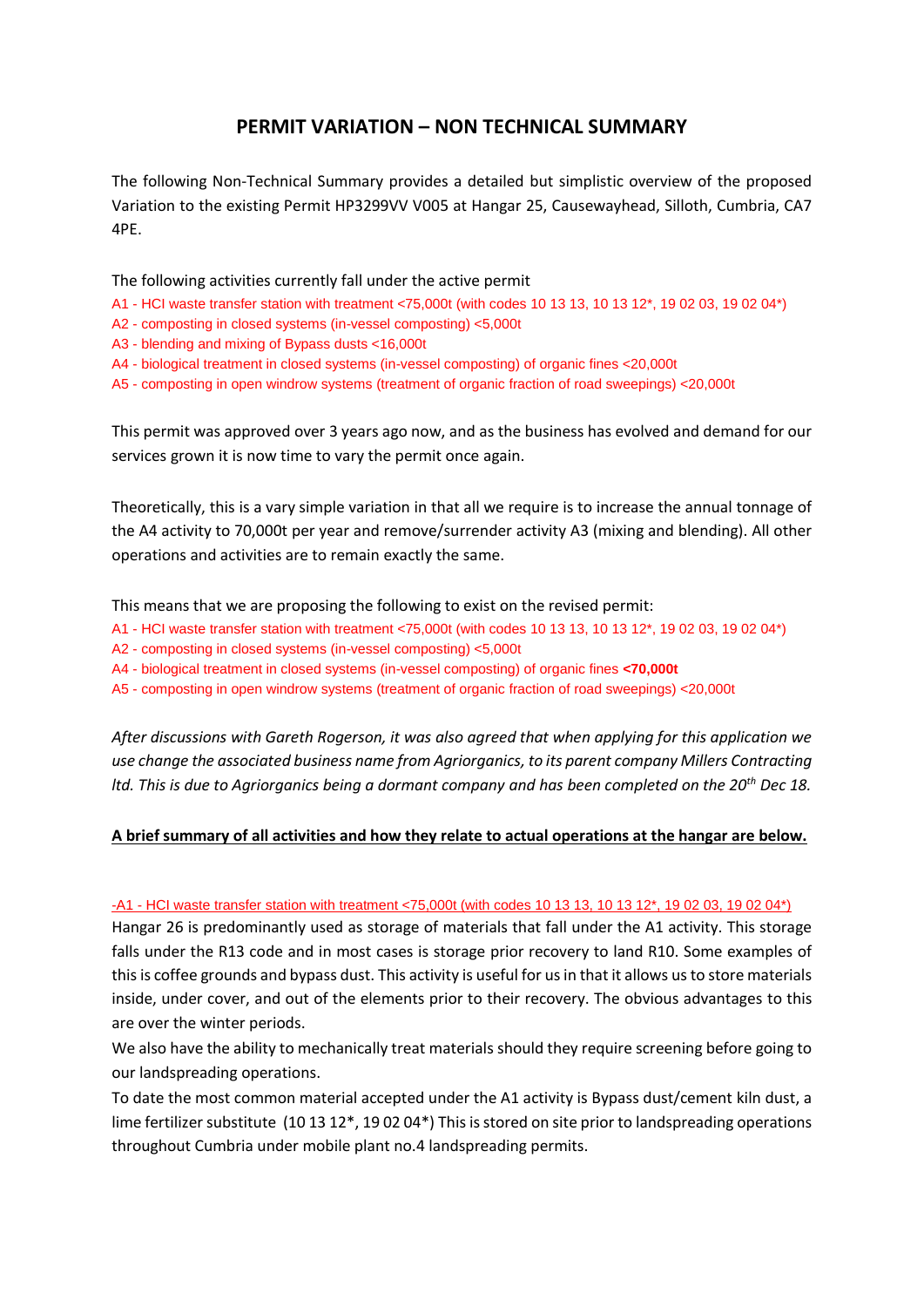We are happy with the A1 activity as it currently appears on our permit and do not require this to change.

## A2 - composting in closed systems (in-vessel composting) <5,000t

To date, we have not utilized this activity. It allows us to treat a list of various wastes within our In Vessel Composting facility in hangar 25, up to 5000t per year. Instead, we have focused our efforts on the composting of organic fines (19 12 12) under activity A4. Despite this though, we would like to keep this on the permit as it gives us flexibility should the organic fines reduce.

#### A3 - blending and mixing of Bypass dusts <16,000t – **REMOVAL/SURRENDER**

This was included on our last variation as, at the time, we had an 'End of Waste' application submitted which if successful would have allowed us to mix and blend MBM ash with Bypass dust, to create a compound fertilizer 0-12-12. By having this operation in place we would have been the only legal site in the country to actually combine the two together so it made perfect sense at the time.

Despite our best efforts though, the EoW application was unsuccessful so this activity can be removed. It is my understanding that this technically needs to be surrendered so an E2 form will be completed. I must stress though that this activity never materialized there is nothing physical to surrender here, or any impacts or infrastructure in place.

#### A4 - biological treatment in closed systems (in-vessel composting) of organic fines <70,000t

The current activity is running very well and as such we are requesting to increase our upper limit of treatment from 20,000t to 70,000t. This is the maximum that our facility in its current state can process in one year as currently it is under utilized.

We are aware that applying for such an increase in tonnages pushes the aggregate treatment to over 75t/day and therefor falls under an installation activity.

Our current permit also allows us to mechanically and physically sort and screen the material prior to treatment which we will still require.

Briefly, the process involves the IVC treatment of the organic fraction of fines from both Mechanical/Biological and just Mechanic treatment plants throughout the UK. The fines are from Municipal non-source segregated wastes.

Our EMS outlines a detailed acceptance criteria and the process in more detail.

In a nutshell however, our IVC facility meets the technical standards and is approved as a facility for processing Catering Wastes Animal By-Products, as defined by the Animal By-Products (Enforcement)(England) Regulations 2011 and EC Regulation (EC) No 142 / 2011. We are operating 8 tunnels with the ability to sanitise the material of E-Coli and Salmonella. The operation has been highly successful and we have a good working relationship with Animal health ( now called Animal and Plant Health Agency) and are consistently showing positive results.

Once treated to the accepted standard the sanitised material is left to mature and stabilise before being sent to restoration outlets as a compost like output. We have learnt through experience that 2 months is what is required to achieve 'stability' levels in line with PAS100 which is 16 mgCO2/gV/d.